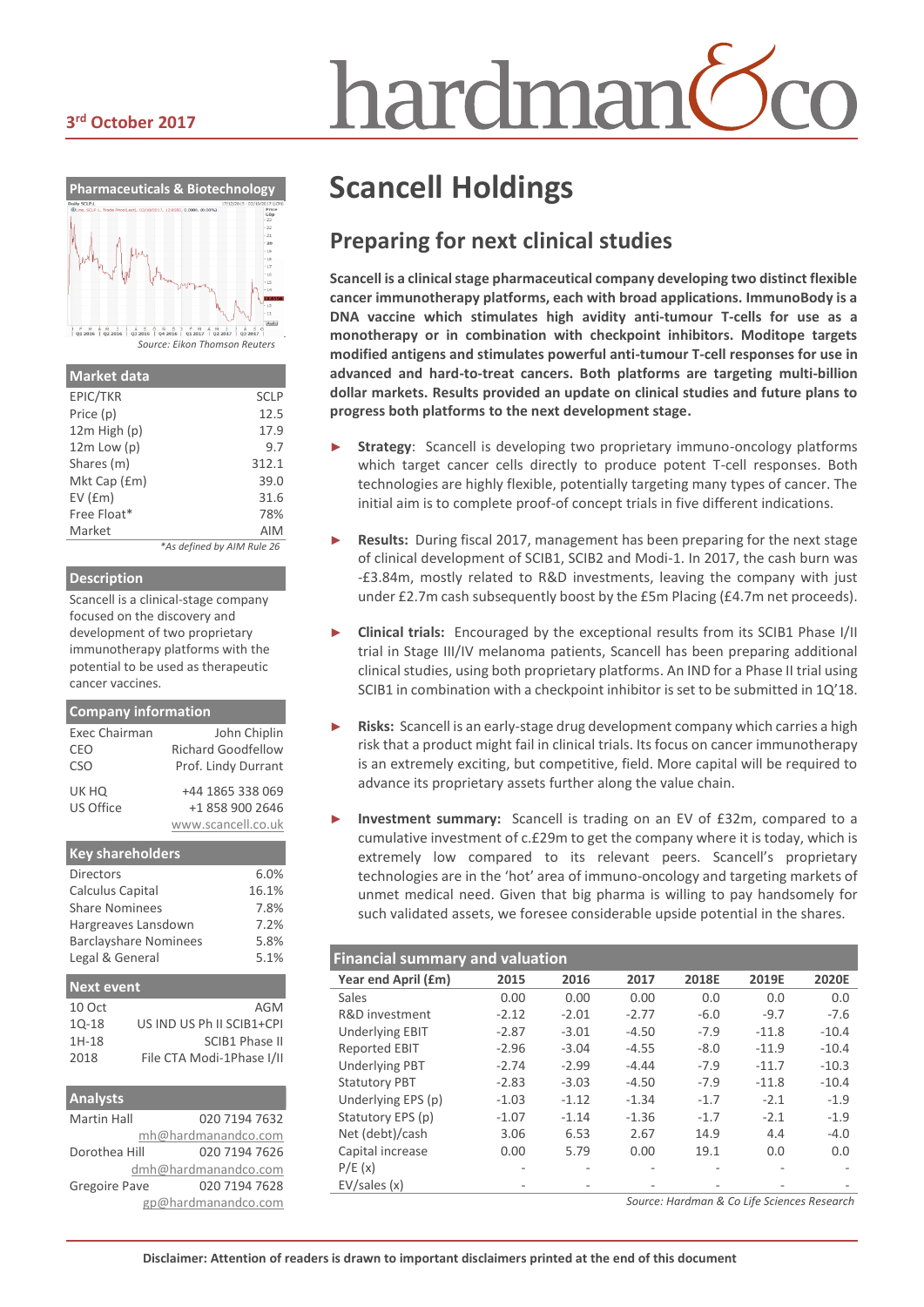## **2017 results**

Scancell is developing two distinct proprietary immunotherapy platforms, ImmunoBody and Moditope, with huge promise in the treatment of certain hard-to-treat cancers. During 2017, unprecedented survival data in patients with late stage malignant melanoma with SCIB1 provided the impetus for the next stage of clinical development. Meanwhile, more pre-clinical proof-of-concept studies have enhanced the understanding and positioning of its Moditope platform, which aims to exploit the normal immune response to stressed cells to eradicate tumours. For fiscal year 2018, the main goals are

- To start new clinical trials on SCIB1 in combination with a checkpoint inhibitor,
- Prepare for a clinical trial application (CTA) for a first-in-man study with Modi-1
- Provide funding of the next stage of its development plan.

#### *Development highlights*

- **SCIB1:** Continued enhancement of already strong survival data from patients treated with SCIB1 in Stage III/IV melanoma patients. Of the 16 patients treated with a 2-4mg dose, seven have now survived for more than five years
- ► **SCIB2:** Collaboration with the Addario Lung Cancer Medical Institute (ALCMI) and the Bonnie J Addario Lung Cancer Foundation (ALCF)
- **Moditope:** The European Patent Office has indicated that most of the patent claims will be granted, paving the way for strong IP protection for the platform
- **Modi1:** Progress continues in establishing the effective target population for Modi1 in cancer patients. Scancell identified a powerful adjuvant that allows up to 100-fold lower dose with the same efficacy

#### *Corporate highlights*

- Oxford Office: Scancell's development and corporate activities are now managed through the Oxford head office, which was opened during the financial year
- **US Office:** Scancell opened an office in San Diego (CA) to support its presence in the US
- **NED:** Appointment of Dr Alan J Lewis as a Non-Executive Director with extensive experience in the US life sciences industry, fund raisings and drug development

#### *Financial highlights*

- **R&D spend:** Investment in R&D was higher than forecast at £2.77m (2016: £2.01m) by £0.37m largely due to the current pre-clinical and clinical work, manufacturing of the new batch of SCIB1 and payments to trial advisors
- ► **Administration:** Overall spend in SG&A was lower than forecast at £1.83m (Forecast: £2.35m), excluding share based payments (non-cash item)
- ► Net cash: The cash balance at 30<sup>th</sup> April 2017 was £2.67m, £0.32m better than forecast; cash burn for the period was -£3.84m

*SCIB1: Unprecedented results in melanoma patients*

*Financials are influenced by the preparation for the Phase II trial*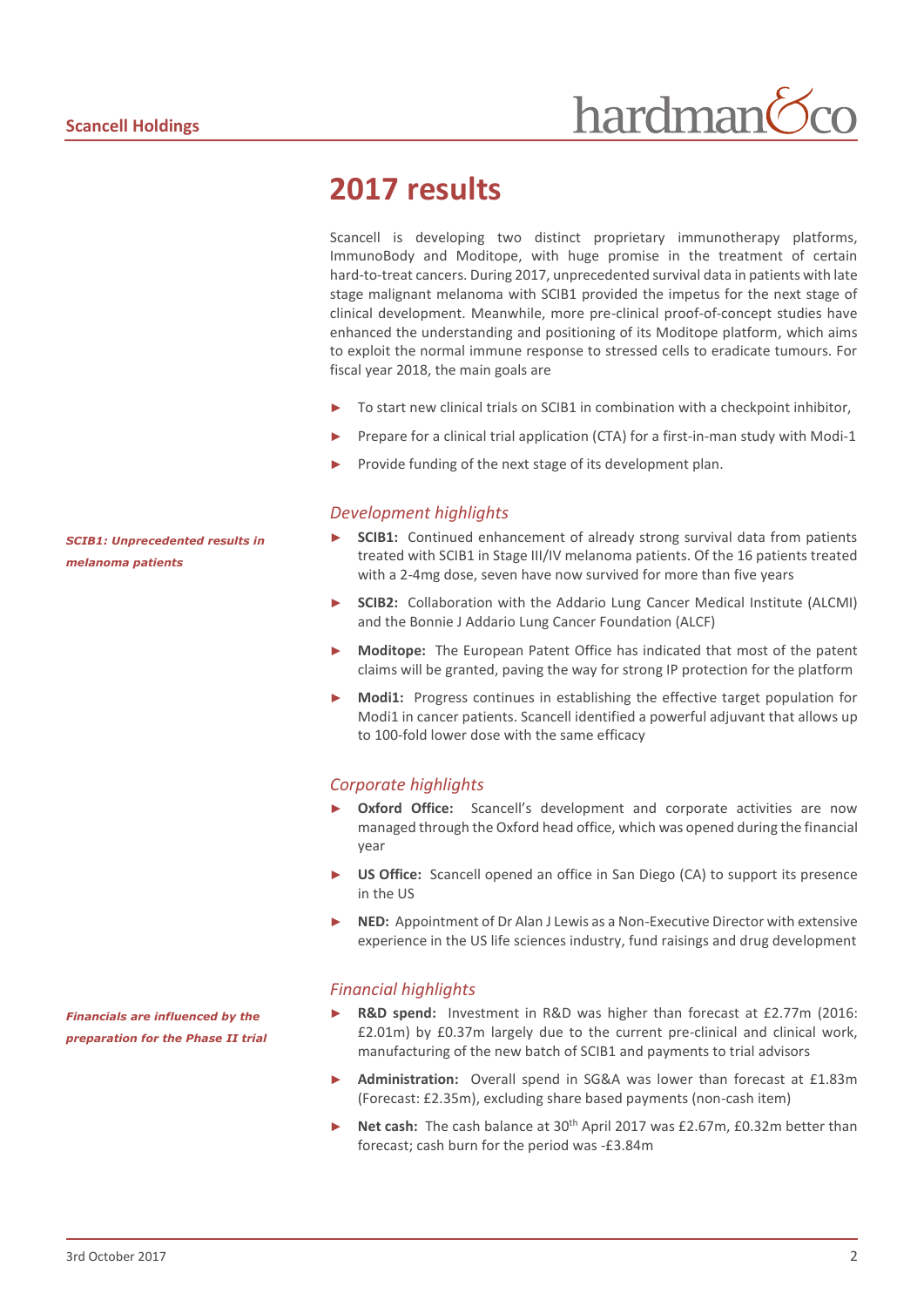| <b>Scancell Results 2017 - actual vs expectations</b> |         |         |        |                                                                                                                                                                                                                                |              |  |  |
|-------------------------------------------------------|---------|---------|--------|--------------------------------------------------------------------------------------------------------------------------------------------------------------------------------------------------------------------------------|--------------|--|--|
| Year ending 30 <sup>th</sup> April                    | 2016    | 2017    | growth | 2017                                                                                                                                                                                                                           | <b>Delta</b> |  |  |
| (f.m)                                                 | actual  | actual  | %      | forecast                                                                                                                                                                                                                       |              |  |  |
| R&D spend                                             | $-2.01$ | $-2.77$ | +38%   | $-2.40$                                                                                                                                                                                                                        | $+0.37$      |  |  |
| Administration                                        | $-1.00$ | $-1.83$ | $+83%$ | $-2.35$                                                                                                                                                                                                                        | $+0.52$      |  |  |
| <b>EBIT</b> loss                                      | $-3.01$ | $-4.60$ | $+53%$ | $-4.75$                                                                                                                                                                                                                        | $+0.15$      |  |  |
| Tax credit                                            | $+0.44$ | $+0.75$ |        | $+0.33$                                                                                                                                                                                                                        | $-0.42$      |  |  |
| Net loss                                              | $-2.58$ | $-3.54$ | $+37%$ | $-4.30$                                                                                                                                                                                                                        | $-0.76$      |  |  |
| Net cash/(debt)                                       | 6.53    | 2.67    |        | 2.35                                                                                                                                                                                                                           | $+0.32$      |  |  |
|                                                       |         |         |        | references a constructed and constructed and construction of the construction of the construction of the construction of the construction of the construction of the construction of the construction of the construction of t |              |  |  |

*Figures may not add up exactly due to rounding*

*Source: Scancell; Hardman & Co Life Sciences Research*

#### *Post-period highlights*

► **Placing:** Capital increase of £5.0m gross (£4.7m after expenses) realised in May 2017 to support the both platforms and preparation for the next clinical studies

### **Development update**

Scancell has made considerable progress in moving its two proprietary platforms forward during the last 12 months. For fiscal year 2018, the main goal is to start two clinical trials, one on each immunotherapy platform.

| <b>Pipeline</b> |                             |                                                               |                     |                      |                 |                  |                 |  |
|-----------------|-----------------------------|---------------------------------------------------------------|---------------------|----------------------|-----------------|------------------|-----------------|--|
| <b>Platform</b> | <b>Product</b><br>candidate | <b>Indication</b>                                             | <b>Pre-clinical</b> | <b>Phase I</b>       | <b>Phase II</b> | <b>Phase III</b> | <b>Approved</b> |  |
|                 | SCIB1                       | Melanoma                                                      |                     | Phase I/II completed |                 |                  |                 |  |
| ImmunoBody      | $SCIB1 +$<br><b>CPI</b>     | Melanoma                                                      |                     |                      |                 |                  |                 |  |
|                 | SCIB <sub>2</sub>           | Non-small cell<br>lung cancer                                 |                     |                      |                 |                  |                 |  |
| Moditope        | Modi-1                      | Triple -ve breast<br>cancer<br>Ovarian cancer<br>Osteosarcoma |                     |                      |                 |                  |                 |  |

*CPI = Checkpoint inhibitor Source: Hardman & Co Life Sciences Research*

To proceed with the planned clinical trial programme, management has been open with the market that further funds would be required. Therefore, upcoming newsflow will be important. For example, an Investigational New Drug (IND) application will be submitted to the FDA in early 2018 for a SCIB1 Phase II combination study with a checkpoint inhibitor.

| <b>Anticipated newsflow</b> |                                                                                |  |  |  |  |
|-----------------------------|--------------------------------------------------------------------------------|--|--|--|--|
| Date                        | <b>News</b>                                                                    |  |  |  |  |
| 10 2018                     | IND submission in the US for combination study with SCIB1                      |  |  |  |  |
| 1H 2018                     | Start of the Phase II combination study with SCIB1 and a check point inhibitor |  |  |  |  |
| 2018                        | File CTA for Modi-1 Phase I/II in sarcoma, breast, ovarian cancers             |  |  |  |  |
| 2019                        | Modi-1 Phase I/II preliminary results                                          |  |  |  |  |
| 2020                        | SCIB1 Phase II preliminary results                                             |  |  |  |  |

*Source: Hardman & Co Life Sciences Research*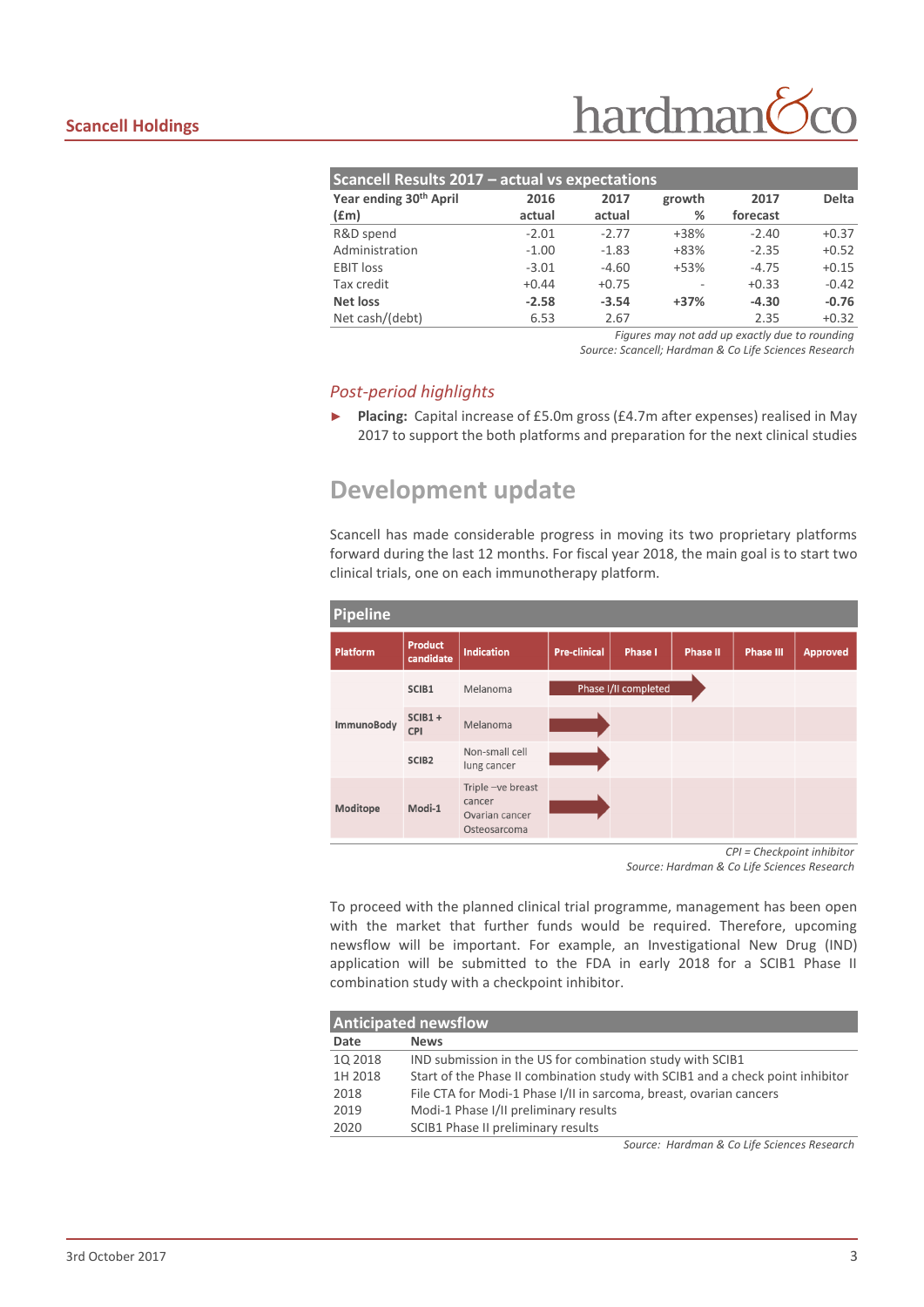#### **Scancell Holdings**



*Unprecedented anti-cancer response in melanoma patients …*

*… with 18/20 survival in resected melanoma patient since the start of the study in 2010…*

*… and with excellent safety and tolerability* 

*The US IND for a Phase II trial with SCIB1 in combination with a PD-1 Checkpoint inhibitor is scheduled for 1Q 2018*

*New batch of SCIB1 manufactured and validated*

#### **ImmunoBody**

#### **SCIB1 is delivering unprecedented survival data**

Scancell continues to deliver exceptional results in patients with advanced melanoma, using its novel immunotherapy treatment SCIB1 based on its proprietary ImmunoBody platform.

#### *Study update*

SCIB-001 was a proof of concept Phase I/II trial that enrolled 35 patients with advanced melanoma (Stage III/IV). The main part of the study was completed in October 2015, with the clinical report finalised in December 2016. The excellent safety and tolerability of SCIB1 allowed the trial to be extended.

Eight patients have now survived for more than 5 years since starting treatment, and four of them have not had any recurrence of the disease. To put this in context, the 5 year survival rate in stage III and stage IV melanoma patients is ca.50% and 15%, respectively.

- Seven patients with resected disease have reached the 5 years post-treatment survival time point
- Remarkably, one patient with unresected disease is amongst the 5 year survivors despite having had disease progression
- Of the 16 resected patients who received 2mg or 4mg doses, six have had disease recurrence, of whom two have died
- In the 4 patients in the 8mg dose arm, two experienced disease recurrence

Overall, of the 20 patients with resected melanoma, 90% remain alive which is well beyond established norms. The data show SCIB1 to be safe and well tolerated at all doses tested (0.4 – 8.0mg) with no serious adverse events related to SCIB1.

#### *Phase II in combination with a checkpoint inhibitor*

The IND application for the planned Phase II study using SCIB1 in combination with an anti PD-1 checkpoint inhibitor in the US will be submitted in 1Q 2018. This study will use the new electroporation delivery device, TriGrid 2.0 from Ichor. The FDA recommended in February 2017, that Ichor submits its Master File dossier 30-60 days prior to Scancell's own submission and this is expected to occur in mid-November. We expect that the IND application will be completed in early 2018 and, subject to sufficient funding being available for the trial, patient enrolment will commence in 1H 2018.

#### *SCIB1 GMP manufacture*

In June 2016, Scancell announced that the stored batch of SCIB1 was no longer within the original specification, and Scancell suspended dosing with the existing clinical supplies. An agreement was subsequently being signed with a new GMP manufacturer to supply materials and the new batch of SCIB1 has now been manufactured successfully and was release for clinical use in August 2017.

#### **SCIB2**

In parallel with the development of SCIB1, Scancell is developing a second ImmunoBody therapeutic vaccine SCIB2, for use in non-small cell lung cancer (NSCLC).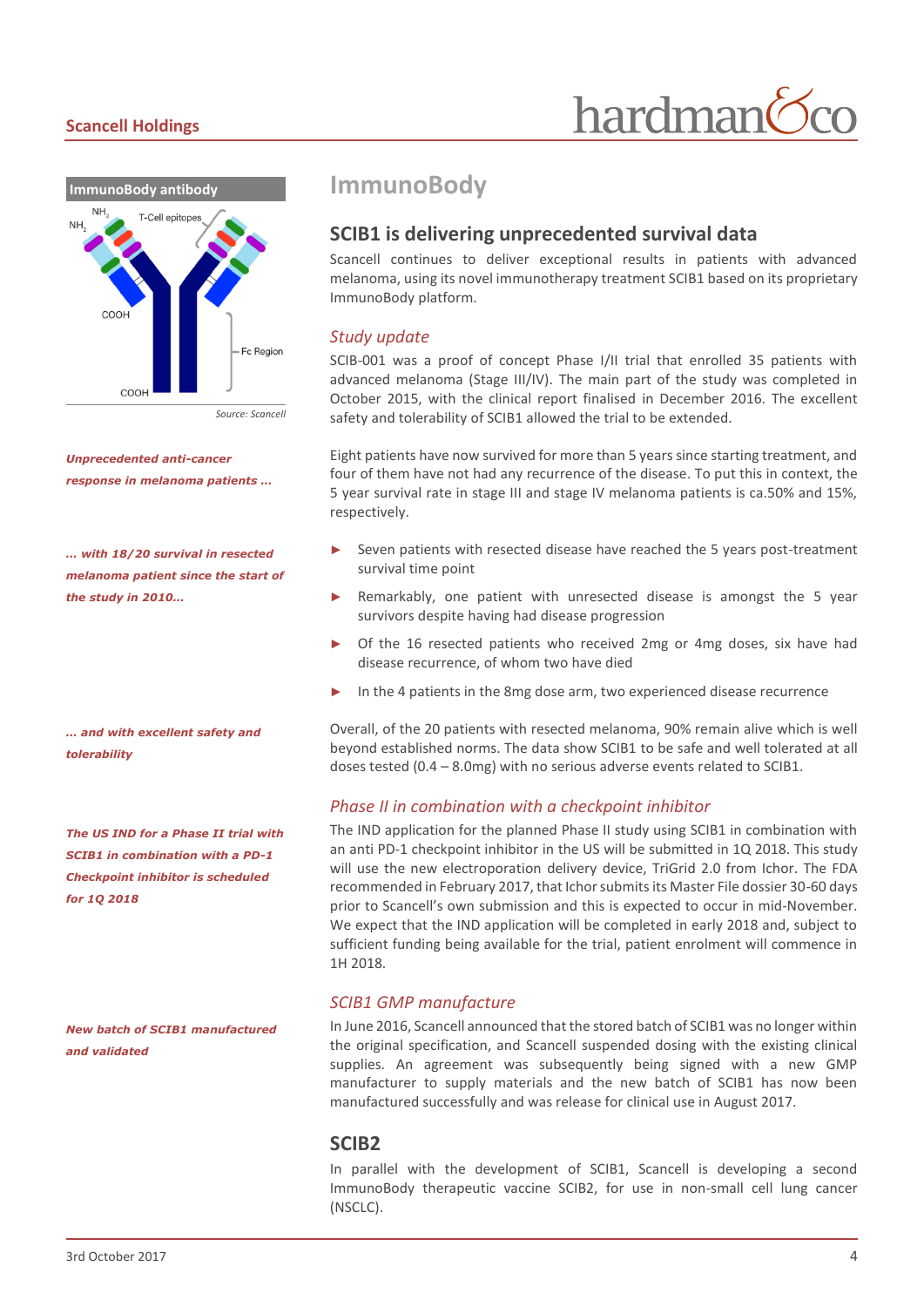# hardman<sup>(</sup>

#### *Addario Foundation collaboration*

In January, Scancell announced a collaboration with the Addario Lung Cancer Medical Institute ("ALCMI") and the Bonnie J. Addario Lung Cancer Foundation ("ALCF"). To evaluate the use of Scancell's second innovative cancer vaccine SCIB2, from the ImmunoBody platform to treat non-small cell lung cancer (NSCLC).

#### **ImmunoBody European patent granted**

The European Patent Office has granted Scancell's DNA ImmunoBody platform technology patent that protects both lead candidates SCIB1 and SCIB2, and subsequent products derived from the platform. This extends global protection for the technology, with patents already granted in the US, Australia and Japan.

### **Moditope**

Moditope represents a completely new class of potent and selective immunotherapy agent which could have a profound effect on the way that cancer immunotherapies are developed. It targets the modified self-antigens induced by cellular stress that also occurs in cancer cells.

#### *Modi-1*

Scancell's lead candidate is Modi-1, a therapeutic peptide vaccine which contains a combination of two citrullinated vimentin epitopes and one citrullinated  $\alpha$ -enolase epitope. These epitope targets are known to be highly expressed in triple negative breast cancer (90%), ovarian cancer (95%) and sarcoma (100%).

Modi-1 is expected to enter proof-of-concept trials in advanced sarcoma, triple negative breast cancer and ovarian cancer in 4Q 2018, with first data expected in 4Q 2019.

#### *Improvement*

A novel adjuvant has been identified that allows the dose of Modi-1 to be reduced by 10 to 100-fold, which will allow clinically relevant doses to be administered to patients and, ultimately, have a significant positive impact on cost of product.

Scancell is currently working on process development, with the aim of bringing the new version of Modi-1 into clinic trials, with a clinical trial application expected to be submitted for a proof-of-concept Phase I/II in 2018.

*Proof-of-concept trial expected to start recruiting in 2018*

*A new adjuvant reduces the effective dose of Modi-1 by 10x to - 100x*

*Clinical trial application for a Phase I/II trial by end 2018*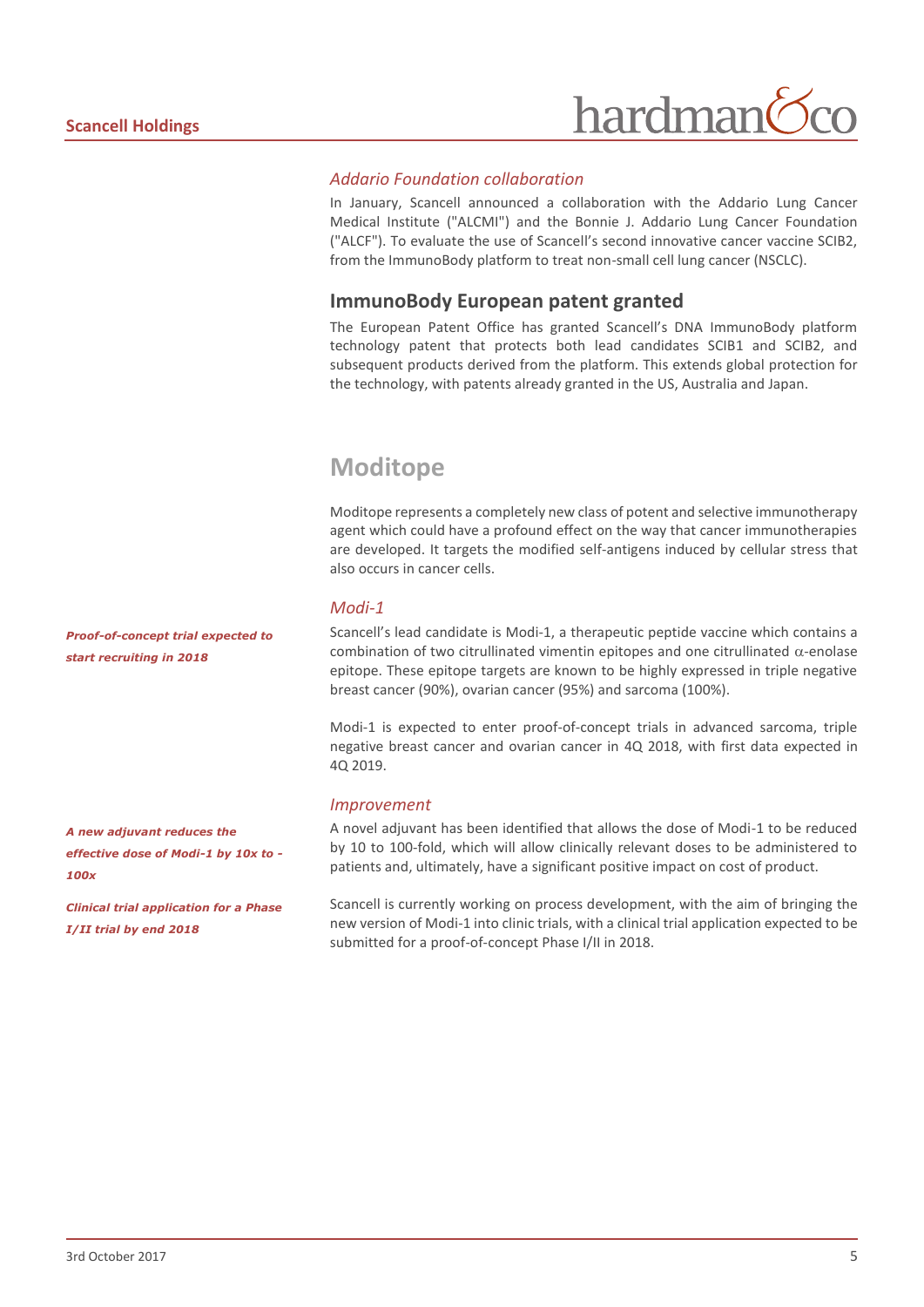# **Financial Summary**

- ► **SG&A**  Administrative costs increased 73% to £1.73m (2016: £1.00m) due to changes in management structure, the opening of offices in Oxford (UK) and San Diego (CA) plus a significant increase in patent costs for both platforms
- ► **R&D**  The increase is due to multiple factors, including planning/monitoring and GMP manufacture of the new batch of SCIB1. Our forecasts only show planned R&D based on a £16m capital raise. In reality, R&D investment is likely to continue rising in 2020, once more capital is raised
- ► **Cash** Scancell has cash in the bank of £2.67m (£6.53m) on the 30th April 2017, subsequently boosted £4.7m (net) by the Placing funds in May 2017
- ► **Capital increases** In addition to the Placing of £4.7m net, a subsequent £16m capital raise has been allocated in FY18

| <b>Profit &amp; Loss account</b> |         |         |         |         |          |          |  |
|----------------------------------|---------|---------|---------|---------|----------|----------|--|
| Year end April (£m)              | 2015    | 2016    | 2017    | 2018E   | 2019E    | 2020E    |  |
| <b>Profit &amp; Loss</b>         |         |         |         |         |          |          |  |
| Sales                            | 0.00    | 0.00    | 0.00    | 0.00    | 0.00     | 0.00     |  |
| <b>SG&amp;A</b>                  | $-0.75$ | $-1.00$ | $-1.73$ | $-1.90$ | $-2.09$  | $-2.72$  |  |
| R&D                              | $-2.12$ | $-2.01$ | $-2.77$ | $-6.00$ | $-9.70$  | $-7.65$  |  |
| Licensing/Royalties              | 0.00    | 0.00    | 0.00    | 0.00    | 0.00     | 0.00     |  |
| <b>Underlying EBIT</b>           | $-2.87$ | $-3.01$ | $-4.50$ | $-7.90$ | $-11.80$ | $-10.37$ |  |
| Share based costs                | $-0.09$ | $-0.04$ | $-0.05$ | $-0.06$ | $-0.07$  | $-0.08$  |  |
| <b>Statutory EBIT</b>            | $-2.96$ | $-3.04$ | $-4.55$ | $-7.97$ | $-11.87$ | $-10.45$ |  |
| Net financials                   | 0.13    | 0.01    | 0.05    | 0.05    | 0.06     | 0.03     |  |
| U/I Pre-tax profit               | $-2.74$ | $-2.99$ | $-4.44$ | $-7.85$ | $-11.74$ | $-10.34$ |  |
| Tax payable/credit               | 0.41    | 0.45    | 0.95    | 1.20    | 1.94     | 1.53     |  |
| Underlying net income            | $-2.32$ | $-2.55$ | $-3.49$ | $-6.65$ | $-9.80$  | $-8.81$  |  |
| <b>Underlying Basic EPS (p)</b>  | $-1.03$ | $-1.12$ | $-1.34$ | $-1.72$ | $-2.10$  | $-1.89$  |  |
| Statutory Basic EPS (p)          | $-1.07$ | $-1.14$ | $-1.36$ | $-1.74$ | $-2.12$  | $-1.91$  |  |
|                                  |         |         |         |         |          |          |  |
| <b>Balance sheet</b>             |         |         |         |         |          |          |  |
| Share capital                    | 0.22    | 0.26    | 0.26    | 0.26    | 0.26     | 0.26     |  |
| Reserves                         | 6.53    | 9.73    | 6.24    | 18.65   | 8.78     | $-0.11$  |  |
| Short-term loans                 | 0.00    | 0.00    | 0.00    | 0.00    | 0.00     | 0.00     |  |
| less: Cash & deposits            | 3.06    | 6.53    | 2.67    | 14.91   | 4.38     | $-4.01$  |  |
| <b>Invested capital</b>          | 3.70    | 3.46    | 3.83    | 4.00    | 4.66     | 4.16     |  |
|                                  |         |         |         |         |          |          |  |
| <b>Cashflow</b>                  |         |         |         |         |          |          |  |
| <b>Underlying EBIT</b>           | $-2.87$ | $-3.01$ | $-4.50$ | $-7.90$ | $-11.80$ | $-10.37$ |  |
| Working capital                  | 0.08    | $-0.01$ | $-0.02$ | $-0.02$ | $-0.02$  | $-0.02$  |  |
| Company op cashflow              | $-2.76$ | $-3.00$ | $-4.49$ | $-7.89$ | $-11.78$ | $-10.36$ |  |
| Capital expenditure              | 0.00    | 0.00    | 0.00    | 0.00    | 0.00     | 0.00     |  |
| <b>Free cashflow</b>             | $-2.62$ | $-2.33$ | $-3.84$ | $-6.89$ | $-10.53$ | $-8.39$  |  |
| Capital increases                | 0.00    | 5.79    | 0.00    | 19.12   | 0.00     | 0.00     |  |
| Change in net debt               | $-2.51$ | 3.47    | $-3.86$ | 12.24   | $-10.53$ | $-8.39$  |  |
|                                  |         |         |         |         |          |          |  |
| Opening net cash                 | 5.57    | 3.06    | 6.53    | 2.67    | 14.91    | 4.38     |  |
| Closing net cash                 | 3.06    | 6.53    | 2.67    | 14.91   | 4.38     | $-4.01$  |  |

*Source: Hardman & Co Life Sciences Research*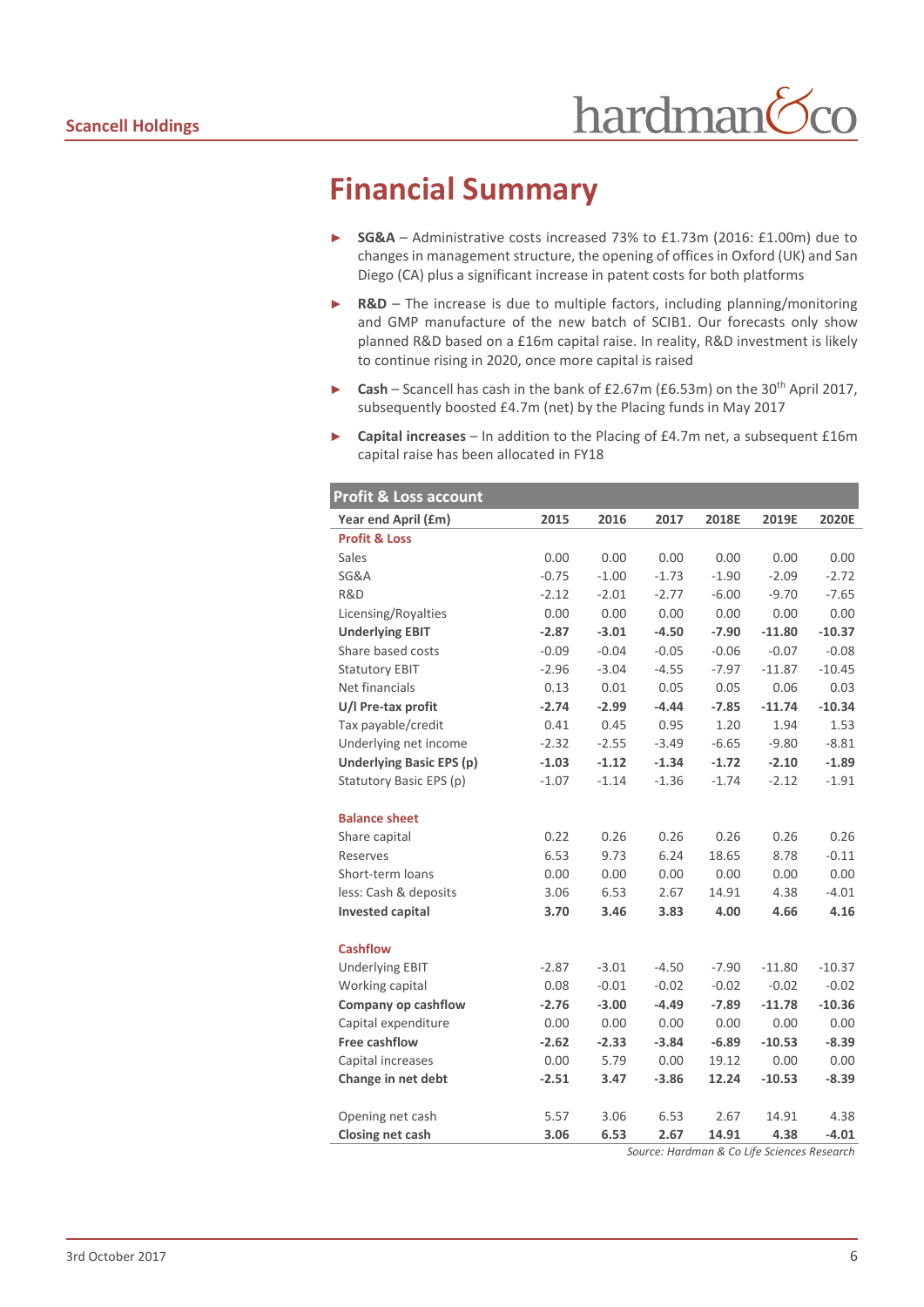#### **Scancell Holdings**



# **Disclaimer**

*Hardman & Co provides professional independent research services. Whilst every reasonable effort has been made to ensure that the information in the research is correct, this cannot be guaranteed.*

*The research reflects the objective views of the analysts named on the front page. However, the companies or funds covered in this research may pay us a fee, commission or other remuneration in order for this research to be made available. A full list of companies or funds that have paid us for coverage within the past 12 months can be viewed a[t http://www.hardmanandco.com/](http://www.hardmanandco.com/)*

*Hardman & Co has a personal dealing policy which debars staff and consultants from dealing in shares, bonds or other related instruments of companies which pay Hardman for any services, including research. They may be allowed to hold such securities if they were owned prior to joining Hardman or if they were held before the company appointed Hardman. In such cases sales will only be allowed in limited circumstances, generally in the two weeks following publication of figures.* 

Hardman & Co does not buy or sell shares, either for its own account or for other parties and neither does it undertake investment business. We may provide *investment banking services to corporate clients.* 

*Hardman & Co does not make recommendations. Accordingly, we do not publish records of our past recommendations. Where a Fair Value price is given in a*  research note this is the theoretical result of a study of a range of possible outcomes, and not a forecast of a likely share price. Hardman & Co may publish further *notes on these securities/companies but has no scheduled commitment and may cease to follow these securities/companies without notice.*

*Nothing in this report should be construed as an offer, or the solicitation of an offer, to buy or sell securities by us.*

*This information is not tailored to your individual situation and the investment(s) covered may not be suitable for you. You should not make any investment decision without consulting a fully qualified financial adviser.*

*This report may not be reproduced in whole or in part without prior permission from Hardman &Co.*

*Hardman Research Ltd, trading as Hardman & Co, is an appointed representative of Capital Markets Strategy Ltd and is authorised and regulated by the Financial Conduct Authority (FCA) under registration number 600843. Hardman Research Ltd is registered at Companies House with number 8256259. However, the information in this research report is not FCA regulated because it does not constitute investment advice (as defined in the Financial Services and Markets Act 2000) and is provided for general information only.*

*Hardman & Co Research Limited (trading as Hardman & Co) 35 New Broad Street London EC2M 1NH T +44 (0) 20 7194 7622*

*Follow us on Twitter @HardmanandCo (Disclaimer Version 3 – Effective from May 2017)*